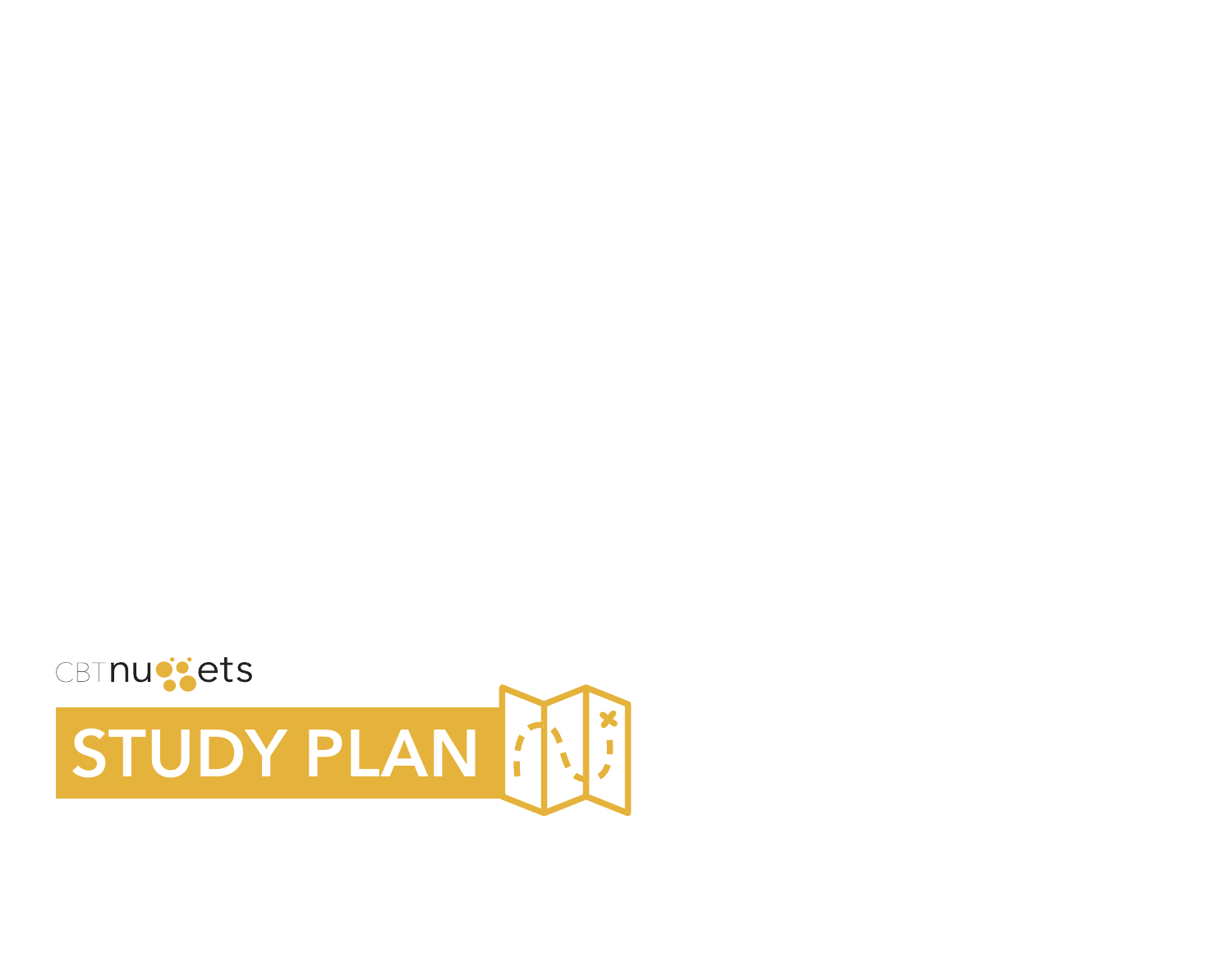**Learners use a great variety of strategies to attack their training. Here are some options you can choose from to get the most out of your training experience:**

Proceed through all CBT Nuggets video training on doublespeed to develop a strong overview of the material; Then proceed through all the training for a second time, taking good notes and focusing on deeper learning.

#### **OR**

Proceed through all CBT Nuggets video training, taking good notes and focusing on deep learning on the first pass; Then proceed back through all training a second time, using doublespeed when appropriate.

Supplement all video training with book study and practical application of knowledge.

Develop a test environment where new skills can be practiced.

**[Learn more about how to get all you can](http://blog.cbtnuggets.com/2013/11/practice-exams-make-perfect/)  out of your practice exam experience from a quick video by Keith Barker**

## **STUDY STRATEGIES PRACTICE EXAM STRATEGIES**

**CBT Nuggets offers practice exams as part of your subscription. You can take the practice exams as many times – and as often – as you like! Here are some tips to help you take full advantage of this excellent resource:**

### **A** PLAN TO TAKE THE PRACTICE EXAM 3 TIMES

#### FIRST EXAM

Create a baseline against which you can measure your progress with future exams.

Identify areas of weakness in order to direct your training as you move forward.

#### SECOND EXAM

Measure your progress since your first practice exam! Ask yourself: Are you retaining the information and material you learned at the beginning of your training? Are there areas to which you should return now to ensure your understanding before moving forward?

The results from your second practice exam experience should help you identify areas where you may need to spend extra effort and energy in the training ahead.

#### THIRD EXAM

Measure your progress against your first two practice exams! Ask yourself: Are you scoring 90% by now? If so, you might be ready for the real thing!

Allow the results from your practice exam to direct your review ahead of your certification exam. Ask yourself: Are you retaining all the material? And are you understanding it well?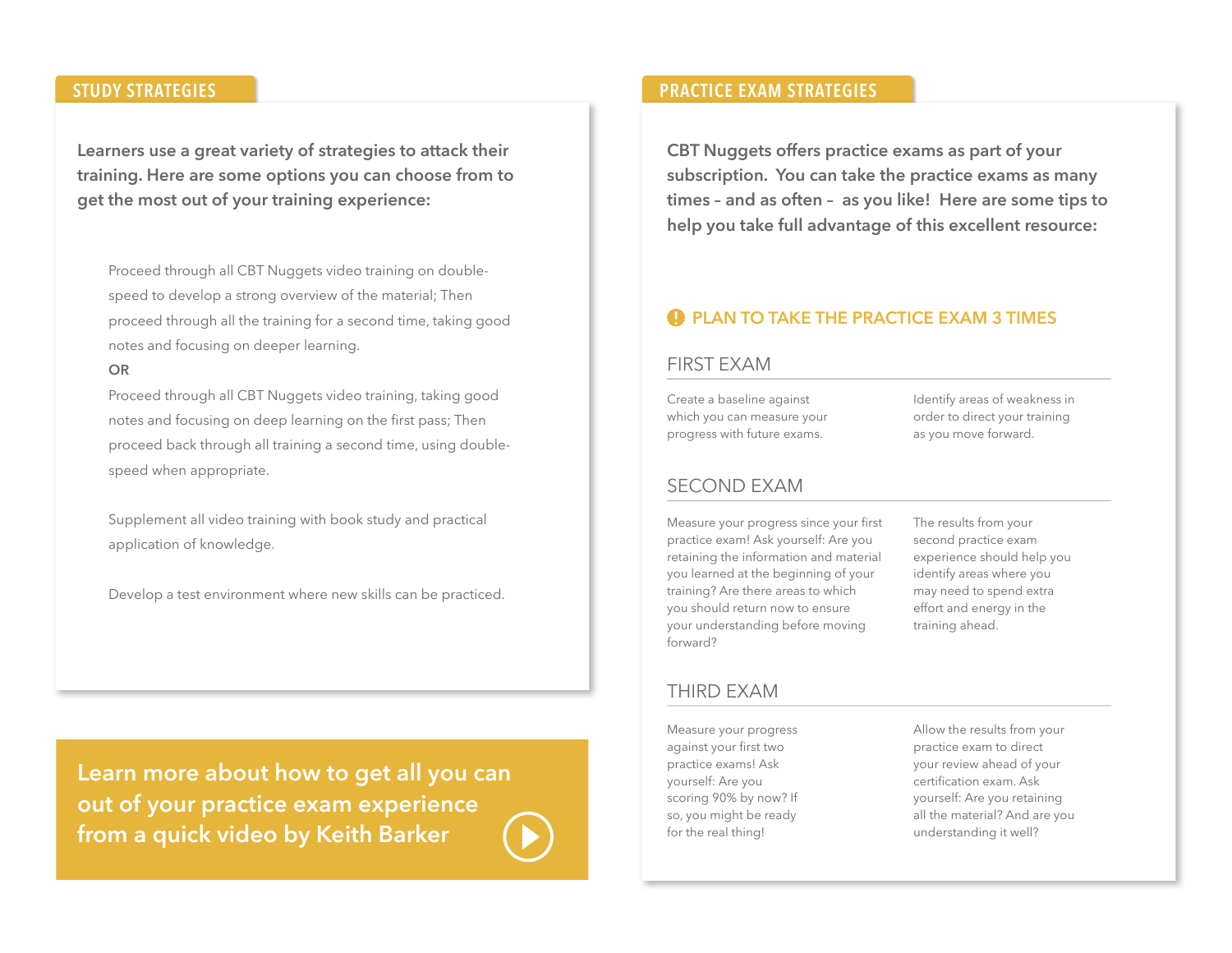# COURSE TITLE

| $\overline{ }$<br><b>NEEK</b> | <b>Sample Nugget Entry</b><br><b>Enter Nugget</b><br><b>Title Here</b> | <b>Nugget Title</b> | <b>Nugget Title</b> | hello               | <b>Nugget Title</b> | <b>Nugget Title</b>                                                                          | <b>Nugget Title</b> |
|-------------------------------|------------------------------------------------------------------------|---------------------|---------------------|---------------------|---------------------|----------------------------------------------------------------------------------------------|---------------------|
|                               | <b>Enter Duration</b>                                                  | <b>Duration</b>     | Duration            | Duration            | <b>Duration</b>     | <b>Duration</b>                                                                              | Duration            |
|                               | <b>Nugget Title</b>                                                    | <b>Nugget Title</b> | <b>Nugget Title</b> | <b>Nugget Title</b> | <b>Nugget Title</b> | "It is what we know<br>already that often prevents<br>us from learning."<br>- Claude Bernard |                     |
|                               | Duration                                                               | <b>Duration</b>     | Duration            | Duration            | <b>Duration</b>     |                                                                                              |                     |

Take the Practice Exams! Use the results to drive your review and practice ahead of your certification exam\*.

\*Your frst practice exam is intended to set a baseline against which you can measure your progress in the weeks ahead.

| $\sim$ | <b>Nugget Title</b> | <b>Nugget Title</b> | <b>Nugget Title</b> | <b>Nugget Title</b> | <b>Nugget Title</b> | <b>Nugget Title</b>                                                                                                                           | <b>Nugget Title</b> |
|--------|---------------------|---------------------|---------------------|---------------------|---------------------|-----------------------------------------------------------------------------------------------------------------------------------------------|---------------------|
|        | <b>Duration</b>     | <b>Duration</b>     | <b>Duration</b>     | Duration            | <b>Duration</b>     | <b>Duration</b>                                                                                                                               | <b>Duration</b>     |
|        | <b>Nugget Title</b> | <b>Nugget Title</b> | <b>Nugget Title</b> | <b>Nugget Title</b> | <b>Nugget Title</b> | "It is not knowledge, but the<br>act of learning, not possession<br>but the act of getting there,<br>which grants the greatest<br>enjoyment." |                     |
|        | <b>Duration</b>     | <b>Duration</b>     | Duration            | <b>Duration</b>     | <b>Duration</b>     | - Carl Friedrich Gauss                                                                                                                        |                     |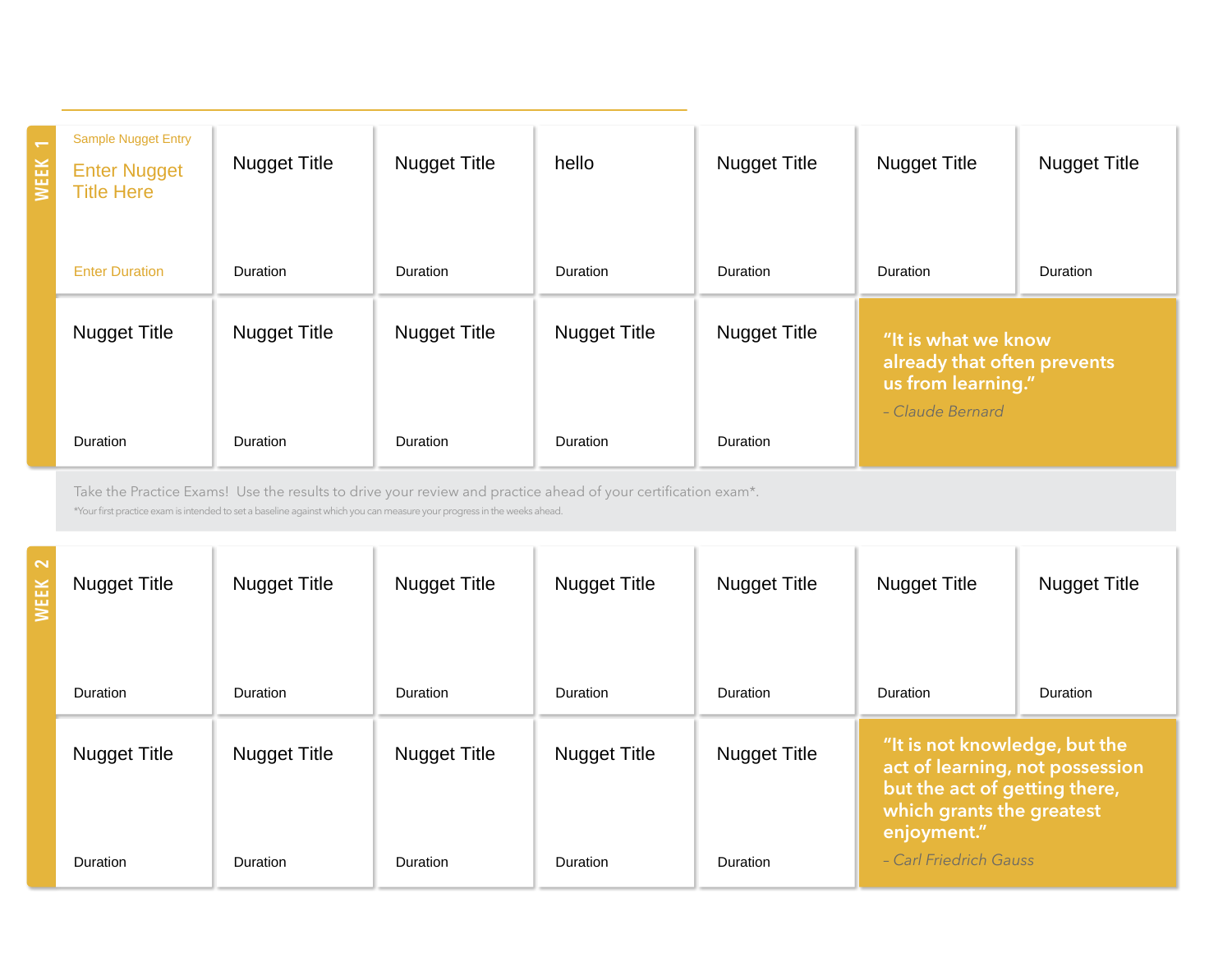| က | <b>Nugget Title</b> | <b>Nugget Title</b> | <b>Nugget Title</b> | <b>Nugget Title</b> | <b>Nugget Title</b> | <b>Nugget Title</b>                                                                                                                                                                           | <b>Nugget Title</b> |
|---|---------------------|---------------------|---------------------|---------------------|---------------------|-----------------------------------------------------------------------------------------------------------------------------------------------------------------------------------------------|---------------------|
|   | <b>Duration</b>     | Duration            | <b>Duration</b>     | <b>Duration</b>     | <b>Duration</b>     | <b>Duration</b>                                                                                                                                                                               | <b>Duration</b>     |
|   | <b>Nugget Title</b> | <b>Nugget Title</b> | <b>Nugget Title</b> | <b>Nugget Title</b> | <b>Nugget Title</b> | "The price of success is hard work,<br>dedication to the job at hand, and the<br>determination that whether we win<br>or lose, we have applied the best of<br>ourselves to the task at hand." |                     |
|   | Duration            | <b>Duration</b>     | <b>Duration</b>     | Duration            | <b>Duration</b>     | - Vince Lombardi                                                                                                                                                                              |                     |

| ᡪ | <b>Nugget Title</b> | <b>Nugget Title</b> | <b>Nugget Title</b> | <b>Nugget Title</b> | <b>Nugget Title</b> | <b>Nugget Title</b>                                     | <b>Nugget Title</b> |
|---|---------------------|---------------------|---------------------|---------------------|---------------------|---------------------------------------------------------|---------------------|
|   | Duration            | Duration            | <b>Duration</b>     | Duration            | <b>Duration</b>     | Duration                                                | Duration            |
|   | <b>Nugget Title</b> | <b>Nugget Title</b> | <b>Nugget Title</b> | <b>Nugget Title</b> | <b>Nugget Title</b> | "Ambition is the path to<br>success, persistence is the |                     |
|   | <b>Duration</b>     | <b>Duration</b>     | <b>Duration</b>     | Duration            | Duration            | vehicle you arrive in."<br>- William Eardley IV         |                     |

Retake the Practice Exams! Use the results to drive your review and practice ahead of your certification exam\*.

\*Keep in mind that you've not completed the training yet - so you probably won't ace the exam. This is just to help you assess how well you are retaining the material you've learned so far!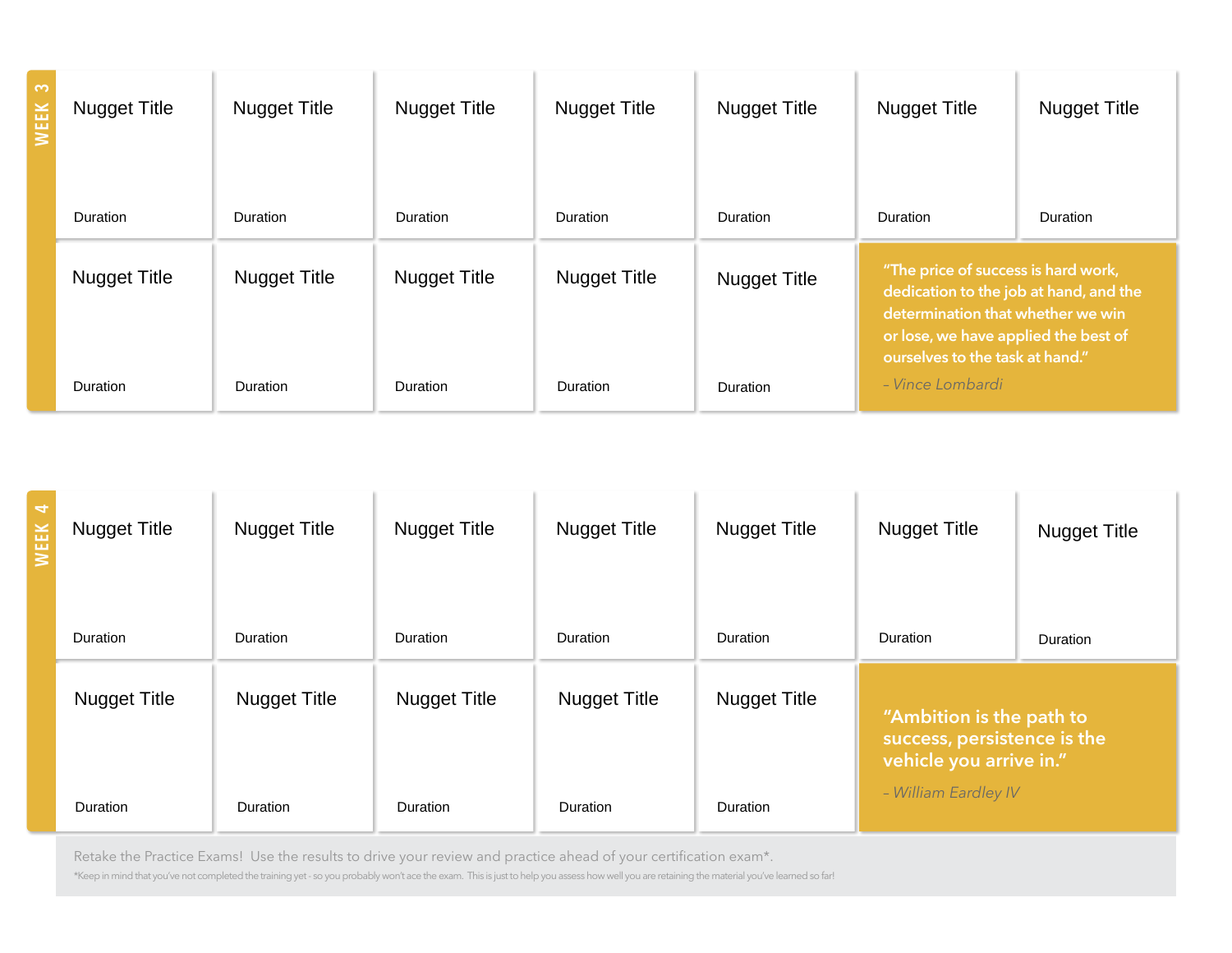| 5 | <b>Nugget Title</b> | <b>Nugget Title</b> | <b>Nugget Title</b> | <b>Nugget Title</b> | <b>Nugget Title</b> | ergreferve                                                                                                                         | <b>Nugget Title</b> |
|---|---------------------|---------------------|---------------------|---------------------|---------------------|------------------------------------------------------------------------------------------------------------------------------------|---------------------|
|   | <b>Duration</b>     | <b>Duration</b>     | <b>Duration</b>     | Duration            | <b>Duration</b>     | Duration                                                                                                                           | ergererv            |
|   | <b>Nugget Title</b> | <b>Nugget Title</b> | <b>Nugget Title</b> | <b>Nugget Title</b> | <b>Nugget Title</b> | "Continuous, unflagging<br>effort, persistence and<br>determination will win. Let<br>not the man be discouraged<br>who has these." |                     |
|   | <b>Duration</b>     | <b>Duration</b>     | <b>Duration</b>     | Duration            | <b>Duration</b>     | - James Whitcomb Riley                                                                                                             |                     |

| Ó | <b>Nugget Title</b> | <b>Nugget Title</b> | <b>Nugget Title</b> | <b>Nugget Title</b> | <b>Nugget Title</b> | <b>Nugget Title</b>                                                             | <b>Nugget Title</b> |
|---|---------------------|---------------------|---------------------|---------------------|---------------------|---------------------------------------------------------------------------------|---------------------|
|   | <b>Duration</b>     | <b>Duration</b>     | <b>Duration</b>     | Duration            | Duration            | <b>Duration</b>                                                                 | <b>Duration</b>     |
|   | <b>Nugget Title</b> | <b>Nugget Title</b> | <b>Nugget Title</b> | <b>Nugget Title</b> | <b>Nugget Title</b> | "Try to learn something about<br>everything and everything<br>about something." |                     |
|   | <b>Duration</b>     | <b>Duration</b>     | Duration            | <b>Duration</b>     | Duration            | - Thomas Huxley                                                                 |                     |

Join the **CBT Nuggets Learners Community** on Slack! Join other CBT Nuggets learners in a community where you can post questions, share study resources, and connect with IT experts from all over the world .\*Please allow 48 hours for your request to join the community to be processed.